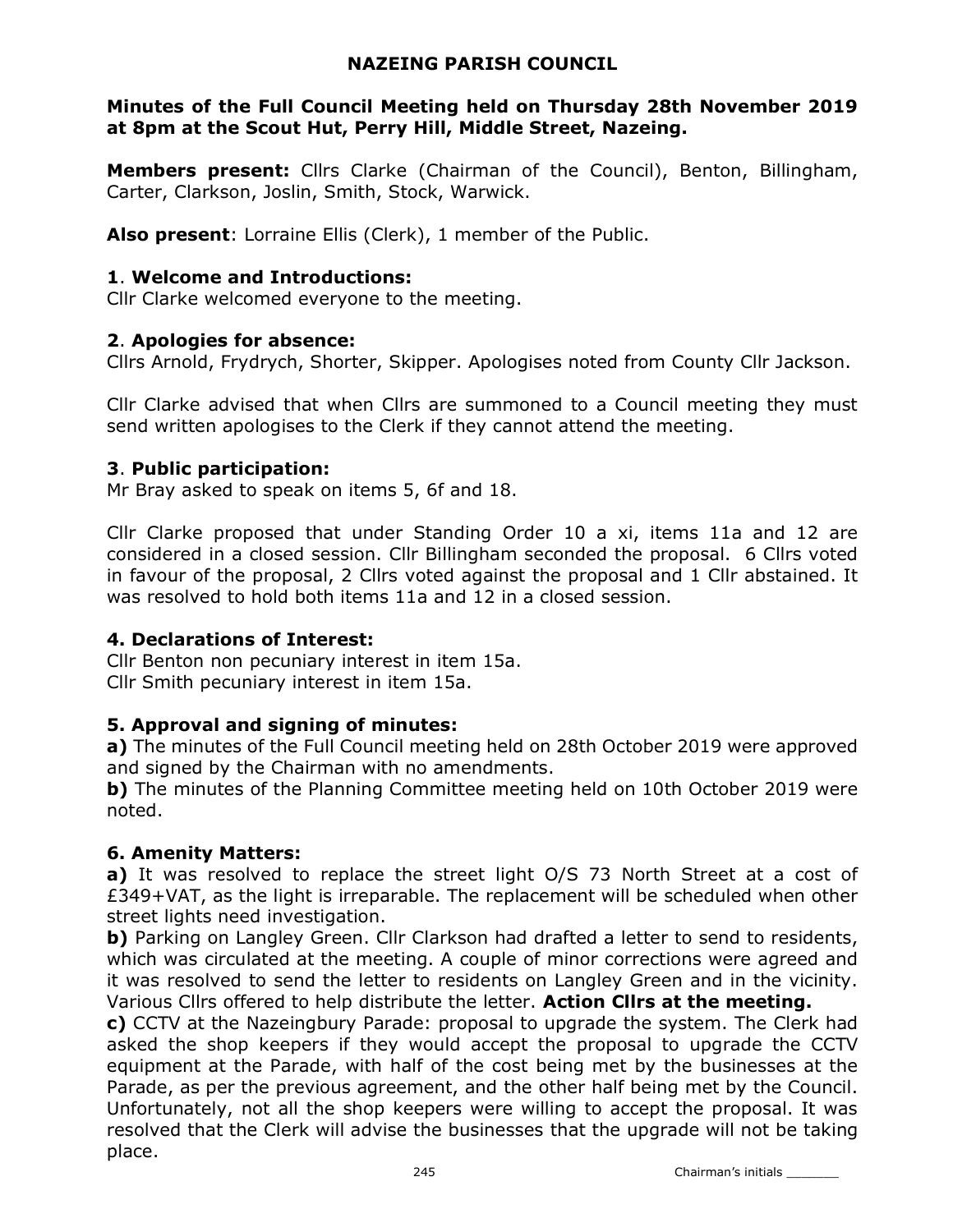d) The Play in the Park programme is being run by EFDC for 2020, cost has remained at £85/session. Two sessions were held over the summer. The first on 02/08/19 had 18 children with eight parents. The coaches feedback from this session was "Good turnout, all children were under 8 years majority aged 2-6 years". The second on 16/08/19 had 12 children with nine parents. The coaches feedback from this session was "Good session with children interacting, all equipment was used both physical activity based and craft activities."

Cllr Clarkson proposed that the Council request three sessions over the summer. Cllr Billingham seconded the proposal. Seven Cllrs voted in favour of the proposal and one Cllr voted against the proposal. It was resolved to request three Play in the Park sessions over the summer. Cllr Billingham to advise which dates. Action Cllr Billingham.

e) Cllr Joslin proposed that the Council submit a request for a Vehicle Activated Signage (VAS) on the four roads meeting at the crossroads to the Local Highways Panel (LHP). Cllr Clarkson seconded the proposal. Seven Cllrs voted in favour of the proposal, no Cllrs voted against the proposal and one Cllr abstained. It was resolved to submit a request for a VAS on the four roads meeting at the crossroads to the LHP. Cllr Clarkson will determine if he has enough information to complete the LHP form.

### Action Cllr Clarkson.

f) Cllr Benton proposed that the Council submit a request for a pedestrian crossing on Middle Street to the Local Highways Panel. Cllr Billingham seconded the proposal. All Cllrs voted in favour of the proposal. It was resolved to submit a request for a pedestrian crossing on Middle Street to the LHP. Cllr Billingham to complete the LHP form. Action Cllr Billingham.

g) The current fence at Aerodrome corner is in a poor state and is now difficult to repair. The Clerk advised that the owners of the land, the Environment Agency (EA) have advised that they would require a similar style fencing as a replacement to the existing fence. It was agreed to ask the Council's Groundsman for an estimate of cost to replace the fence like for like. Cllr Joslin agreed to ask the EA if they would consider contributing to the cost of replacing the fence. Action Clerk and Cllr Joslin.

h) Issues with parking on the green at Pound Close. A resident has again raised the parking issues at Pound Close. The Council lease the land from Epping Forest District Council (EFDC). Cllr Clarke met with Sue Mash (Housing Management Officer from EFDC) & the resident, and they discussed the suggestions of bollards or fencing. Cllr Billingham suggested having the whole of the green fenced off as per other Parish Council play areas. The Parish Council to consider what it would prefer and then to advise EFDC. EFDC will then consider the request and respond to the Parish Council. Cllr Joslin will check the lease to confirm if the Council can request bollards or fencing on the land and report back to the Council at the Full Council meeting on 19/12/19. Action Cllr Joslin.

### 7. Financial Matters:

It was resolved to authorise:

i) Payments totalling £3,217.89

ii) Transfer of £13,000 between bank accounts.

The Financial Summary for November 2019 was approved subject to a correction of a net figure & two additional payments being included and will be signed by the Chairman. It was noted that Cllrs Billingham & Clarke (both authorised signatories on the bank account) will set up & approve direct credits this month. **Action Clirs** Billingham & Clarke.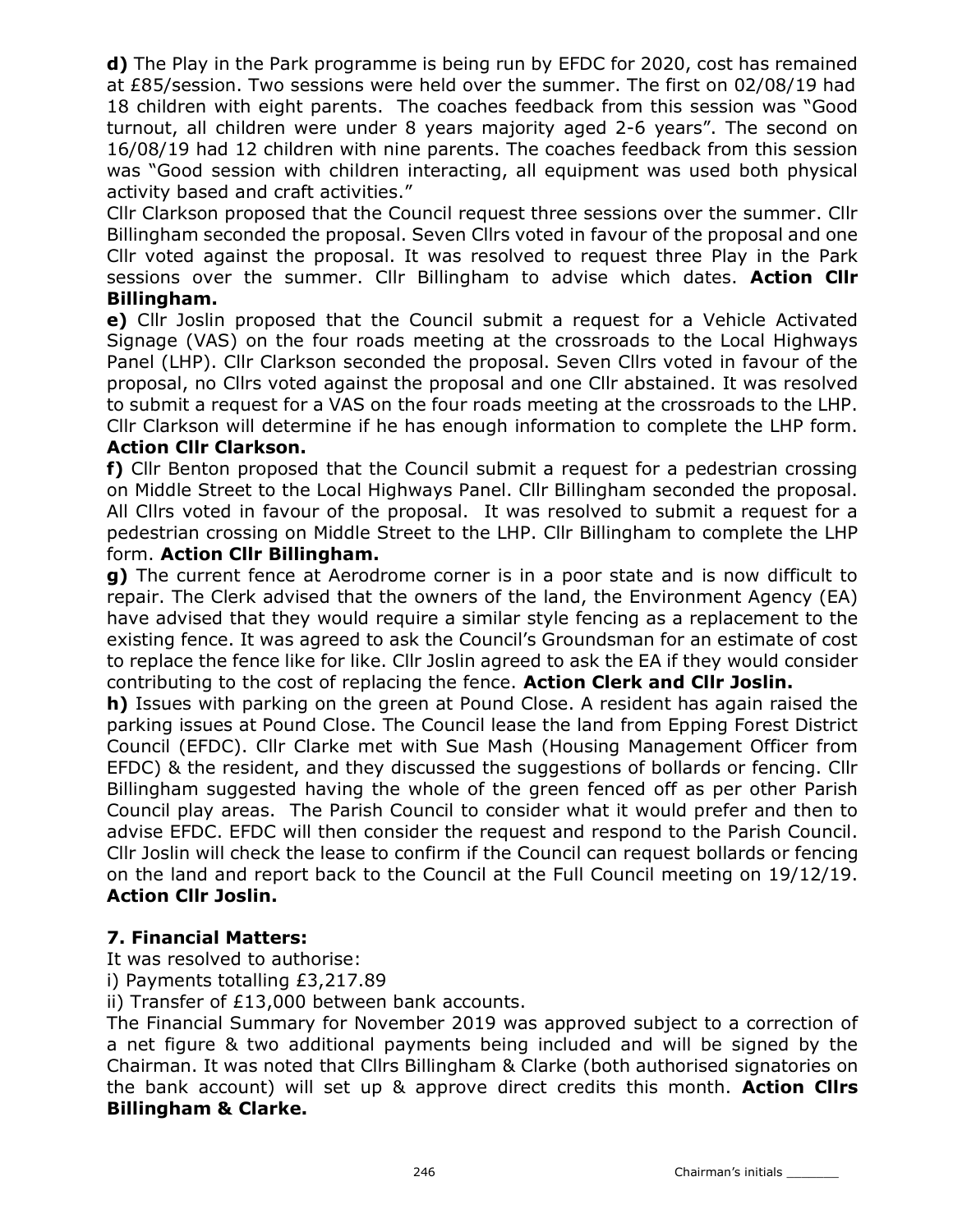**b)** To consider authorising the Council's street light maintenance contractor to replace a street light if it is found to be irreparable on a callout, at a cost of £349+VAT in order to get the light repaired immediately and to save a second call out fee.

Cllr Joslin proposed to defer the decision on the above until the next reported irreparable light. Cllr Benton seconded the proposal. Seven Cllrs voted in favour of the proposal and two Cllrs voted against the proposal. It was resolved to defer the decision on the above until the next reported irreparable light.

c) The Council did not want to authorise the Clerk to purchase a replacement laptop up to an agreed figure. Cllr Warwick offered to support the Clerk in helping to determine the required specification of a replacement laptop. Action Cllr Warwick.

It was noted that Cllr Carter departed from the Council meeting at this point.

## 8. Correspondence.

a) To consider if the Council would like to be involved to celebrate and commemorate the 75<sup>th</sup> Anniversary of VE Day 8th to 10th May 2020. S.Clarke

C/F to a future meeting.

b) Essex County Council are funding an introductory session to raise awareness of Domestic Abuse. The course has been advertised. There has been no interest for the course and Essex Association of Local Councils (EALC) to be advised accordingly.

c) It was noted that a resident has sent a thank you regarding the new bollards installed on Pecks Hill.

## 9. Clerks Report.

Report circulated before the meeting. No questions raised.

### 10. Annual Parish Meeting in May 2020.

The time of the Annual Parish meeting on 16/05/20 was agreed as 2pm to 4pm.

The public were excluded for the next item.

### 11. Former Total Site.

a) Insurance for the Former Total Site. As Practical Completion has been achieved, the Council now needs to insure the six properties. The Council's current insurers cannot provide cover. Three insurance brokers were also approached. One broker has provided two quotes. Cllr Billingham proposed to accept the quote of £2,154.51 provided by Ashbourne Insurance. All Cllrs voted in favour of the proposal. It was resolved to accept the quote of  $E2,154.51$  provided by Ashbourne Insurance. It was also agreed to obtain the keys from the developer.

b) To review the status of the snagging items/ outstanding issues and agree any next steps. C/F to Full Council meeting on 05/12/19.

As the meeting was going to exceed two hours in duration, Cllr Clarke proposed to consider items 12 to 15 and C/F the remaining items. Five Cllrs voted in favour of the proposal and three Cllrs voted against the proposal. It was resolved to consider items 12 to 15 and C/F the remaining items.

The Clerk was excluded for the next item and Cllr Billingham kindly agreed to take the minutes.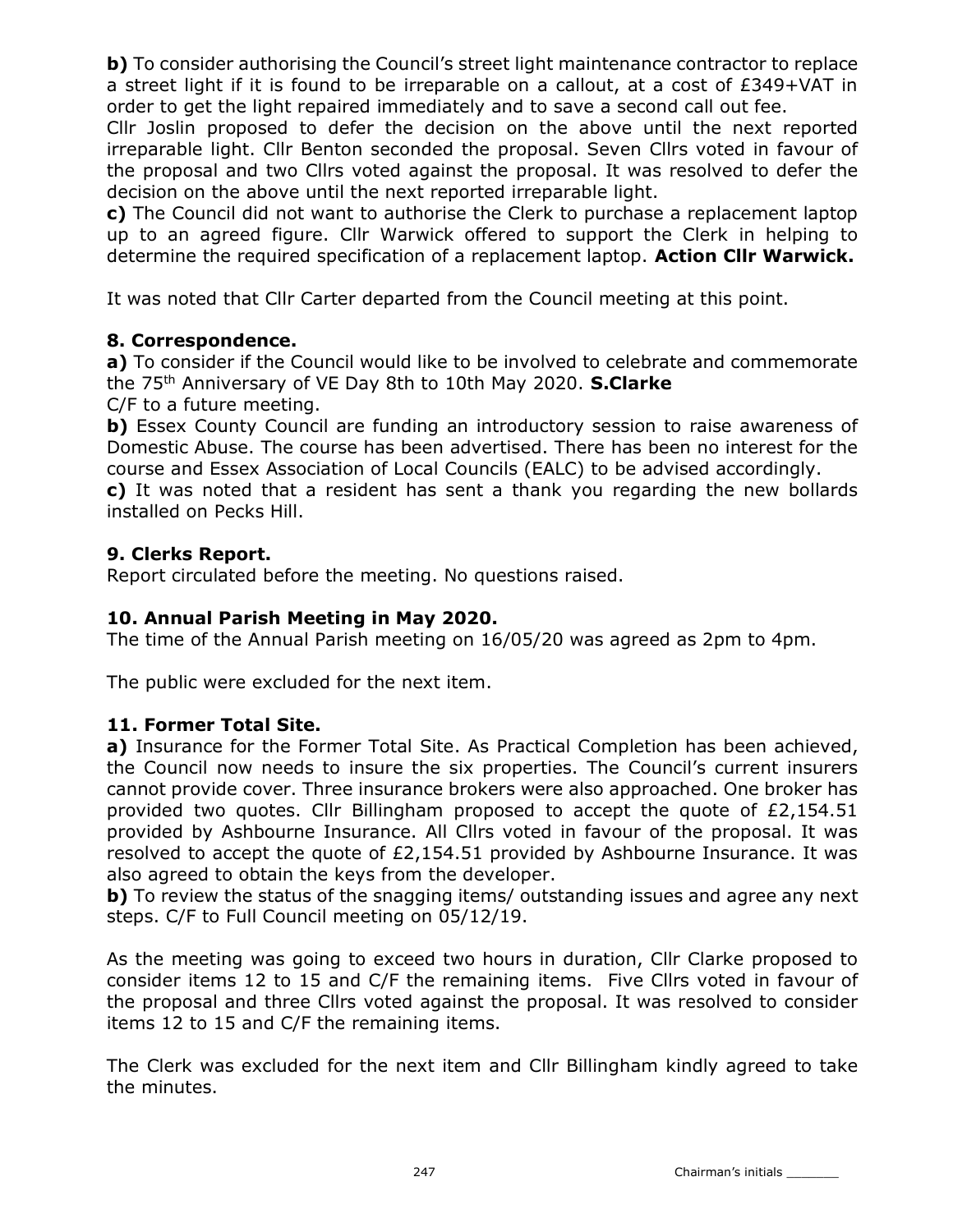# 12. EALC Report. S.Clarke

Cllr Clarke gave a brief outline of how the report came about and Cllr Warwick outlined that the main objectives of the report were to enhance the abilities of the Council to serve the community and provide greater support to the Parish Clerk.

Cllr Clarke asked if any Cllr had an objection to any of the recommendations made in the report. No objections were raised.

Cllr Billingham proposed the following 2 part motion:

1.a. That the Council accept, in principle, the recommendations made by EALC as detailed in the report, so as to enable the Council to move forward and look at each recommendation in greater depth.

1.b. That the Council accept the recommendation of the Personnel Committee to authorise the Parish Clerk to work an additional 4 hours per week for a 3 month trial period, in line with the recommendation of the EALC report.

Cllr Smith seconded the motion. The Council voted unanimously in support of the motion (both parts).

## 13. Expenses Policy. S.Benton

Cllr Billingham proposed that Cllrs claiming travel expenses can claim an additional five pence per mile per passenger. Cllr Smith seconded the proposal. No Cllrs voted in favour of the proposal and eight Cllrs voted against the proposal. It was resolved that Cllrs cannot claim an additional five pence per mile per passenger.

It was agreed to include an additional clause to encourage Cllrs to car share for journeys.

The Clerk advised the Council that advice from EALC is that there should not be retrospective expenses claims. Cllr Billingham advised that EALC is not aware the Council has been trying to introduce an Expenses Policy for several months.

The Clerk also advised the Council that advice from EALC is that any Cllr who would be submitting a retrospective claim should not be voting on the policy, as they would have a pecuniary interest. There was a brief discussion and it was decided that as all Cllrs were in a position to make a retrospective claim, all Cllrs were therefore in the same position and should be able to vote, otherwise the Council would not be able to adopt the policy. Consequently, Cllr Billingham proposed that the Council adopt the Expenses Policy with the proposed amendment and the travel expenses claim form (word document). All Cllrs in favour of the proposal. It was resolved to adopt the Expenses Policy with the proposed amendment and the travel expenses claim form (word document).

### 14. Christmas Event 11/12/19. S.Clarke

The school choir will be carol singing at St Giles hall. Cllrs Billingham and Frydrych have offered to contribute to the purchase of a Christmas tree for the event. Cllr Billingham / Essex Wheel Company Ltd also offered to donate a small gift for each of the children in the choir as a thank you for their efforts.